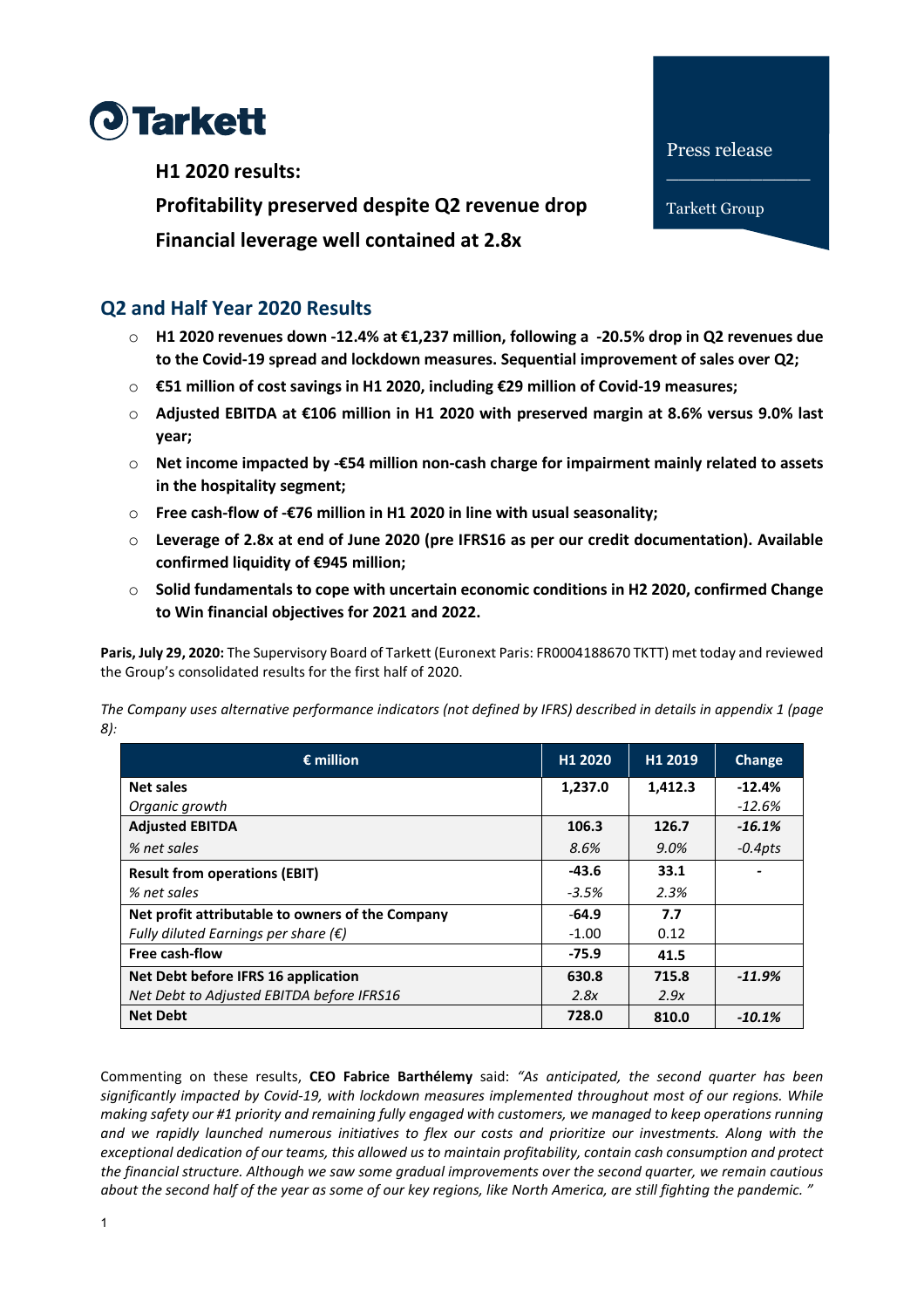# **1. Q2 2020 financial highlights**

#### *Q2 2020 net revenues breakdown and Adjusted EBITDA available in appendix 3 and 4 (page 10 of this document).*

Our primary focus in this sanitary crisis period was to protect the health and safety of employees. Tarkett immediately implemented social distancing on production sites and remote working to keep operations running. The Group had to temporary close some manufacturing sites in April, but only for short periods. In addition, a set of vigorous actions to reduce costs and protect cash flows was rapidly deployed. At the end of the second quarter when lockdown started to be lifted, offices reopened progressively with specific safety measures and most sites were running at normal capacity.

*Sales at €626.3 million, down -20.5% in Q2 2020 as the strengthening of lockdown measures and extension to most countries early April affected Tarkett's activity:*

- Flooring activities were organically down -24.6% compared to last year. Sports was less affected and down by only -5.7% on a like-for-like basis as installation was still possible in North America during the whole quarter. Sales were also disrupted by a cyber-attack which affected operations in the first two weeks of May.
- Gradual improvement in sales trends over Q2, reflecting pandemic and lockdown evolution:
	- o Demand was particularly weak in April (c. -40% versus last year) and remained under pressure in May (c. -30% versus last year) although sales trends started improving in EMEA and CIS regions.
	- o Sales trends improved in all regions in June (c. -3% versus last year, or c. -10% compared to last year on a constant working day basis), notably due to completion of existing projects in countries exiting lockdown.

*Adjusted EBITDA at €64 million in Q2 2020 compared to €84m in Q2 2019. Margin well preserved at 10.2% (down only 40 basis points compared to last year) thanks to successful mitigation plan:*

- Activity decrease weighting significantly on EBITDA: -€68m volume and mix impact (versus Q2 2019)
- Efficient mitigation plan generating €43 million of cost reduction compared to Q2 2019 and offsetting more than 60% of the volume and mix impact:

| $\epsilon$ million | <b>Productivity</b><br>gains and SG&A | o/w structural<br><b>actions</b> | Covid-19<br>specific<br>measures | o/w<br>governmental<br>support | <b>Total cost</b><br>reduction |
|--------------------|---------------------------------------|----------------------------------|----------------------------------|--------------------------------|--------------------------------|
| Gross profit       |                                       |                                  | 10                               | 6                              | 17                             |
| SG&A               |                                       | 4                                | 19                               |                                | 26                             |
| Total Q2           | 15                                    | 11                               | 29                               | 11                             | 43                             |

 Specific Covid-19 measures included temporary lay-offs, furlough and reduction in working time, drastic reduction of discretionary costs, deferral of expenses, cancellation of projects and savings enabled by lockdown and travel restrictions (no travel and event expenses, lower sampling costs,…).

#### *Impairment*

 Impairment of assets mostly reflecting the impact of the pandemic on hospitality segment in North America: -€54 million non-cash charge in Q2. This also led to a tax write-off of -€4 million.

#### *Free cash flow in line with usual seasonality:*

- Tight management of working capital with a specific focus on customer receivables and inventory. Change in working capital at -€102 million compared to December 2019, in line with usual seasonality;
- Around €110 million of receivables sold to non-recourse factoring programs in H1 2020, down -€17 million compared to December 2019;
- Capex containment (€36 million in H1 2020 versus €58 million in H1 2019) also helped to preserve cash.

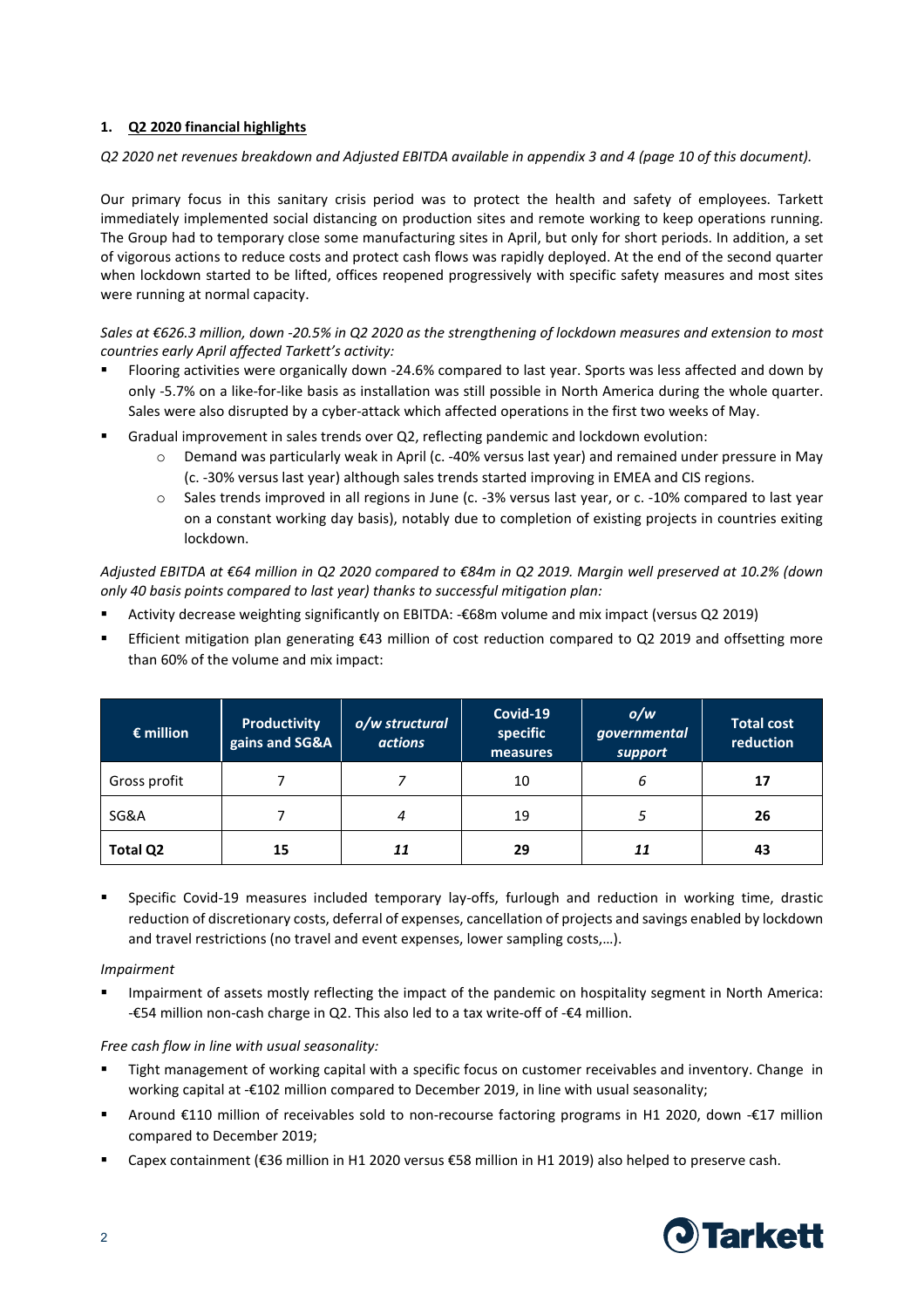### *Solid financial structure and reinforced liquidity:*

- €245 million of additional credit lines secured in Q2 2020 with the Group's main banking partners, out of which a back-up short term credit line of €175 million (extendable by six months at the Group's discretion, then by another six months at the banks' discretion) which remains fully undrawn;
- Financial leverage of 2.8x at end of June, well below covenant limit (3.5x before IFRS 16);
- Overall, Tarkett has around €945 million of liquidity at end of June and no major debt repayment until April 2022.

#### **2. Group half year 2020 results**

**Group net revenues** amounted to €1,237 million in H1 2020, a decrease of -12.4% compared to H1 2019. The activity was impacted by lockdown measures at the end of March and in the second quarter, leading to negative organic growth in all regions and businesses in the first half. Furthermore, the aforementioned cyber-attack also disrupted revenues in the first half of May. Net revenues decreased by -13.8% in EMEA and by -16.7% in North America, while CIS, APAC and Latin America decreased by -12.8%. Net revenues in Sports remained at a solid level, only declining by -2.4% notwithstanding a challenging comparison basis (organic growth up +13.1% in H1 2019).

**Adjusted EBITDA** amounted to €106.3 million in H1 2020 compared to €126.7 million in H1 2019. Adjusted EBITDA margin was preserved thanks to significant cost reduction measures and reached 8.6% in H1 2020, down only 40 basis points compared to H1 2019.

Tarkett was negatively affected by the strong decrease in sales, which resulted in a negative volume and mix effect of -€77.8 million, mostly generated in Q2 2020. Selling prices were slightly up compared to H1 2019. Purchasing costs improved by €7.9 million in H1 2020 as raw material prices decrease effect accelerated at the end of the second quarter. Salary increases amounted to €7.9 million year-over-year, reflecting wage increases implemented in 2019 and early 2020. Wage inflation was lower in Q2 2020 than in Q1 2020 as some planned wage increases have been postponed.

Cost savings amounted to €50.7 million in H1 2020 compared to H1 2019. As stated above, it included €28.8 million of cost reduction generated by specific Covid-19 measures or generated by lockdown and travel restrictions. Around €11 million of these savings were achieved thanks to governmental support measures. Productivity gains and SG&A cost savings amounted to €21.9 million. Around €19 million of these savings were generated by structural actions implemented as part of the Change to Win strategic plan, including industrial footprint rationalization and the SG&A cost base reduction. The remaining savings (€2.9 million) was mostly generated by phasing and expenses' deferral.

Currencies (CIS countries excluded) had a negative effect amounting to -€2.1 million. The appreciation of the dollar versus the euro was fully offset by unfavorable fluctuations of the Norwegian krona and the Brazilian real.

**Adjustments to EBIT** represented -€68.7 million in H1 2020, compared to -€17.0 million in H1 2019, including restructuring costs of -€10.9 million mostly due to SG&A cost savings program and footprint rationalization in Europe. Tarkett also took a -€54 million non-cash charge for impairment of assets mostly reflecting the impact of the Covid-19 pandemic on hospitality in North America.

**Financial expenses** decreased by +€2.9 million to reach €16.7 million in H1 2020 as a result of lower financial debt by -€85 million and lower LIBOR rates compared to last year. Income tax charge remained stable at -€3.9 million. The effect of lower taxable result is offset by write-off of deferred tax assets related to losses carried forward (-€4 million).

**Net income** amounted to -€65 million, representing a fully diluted EPS of -€1.

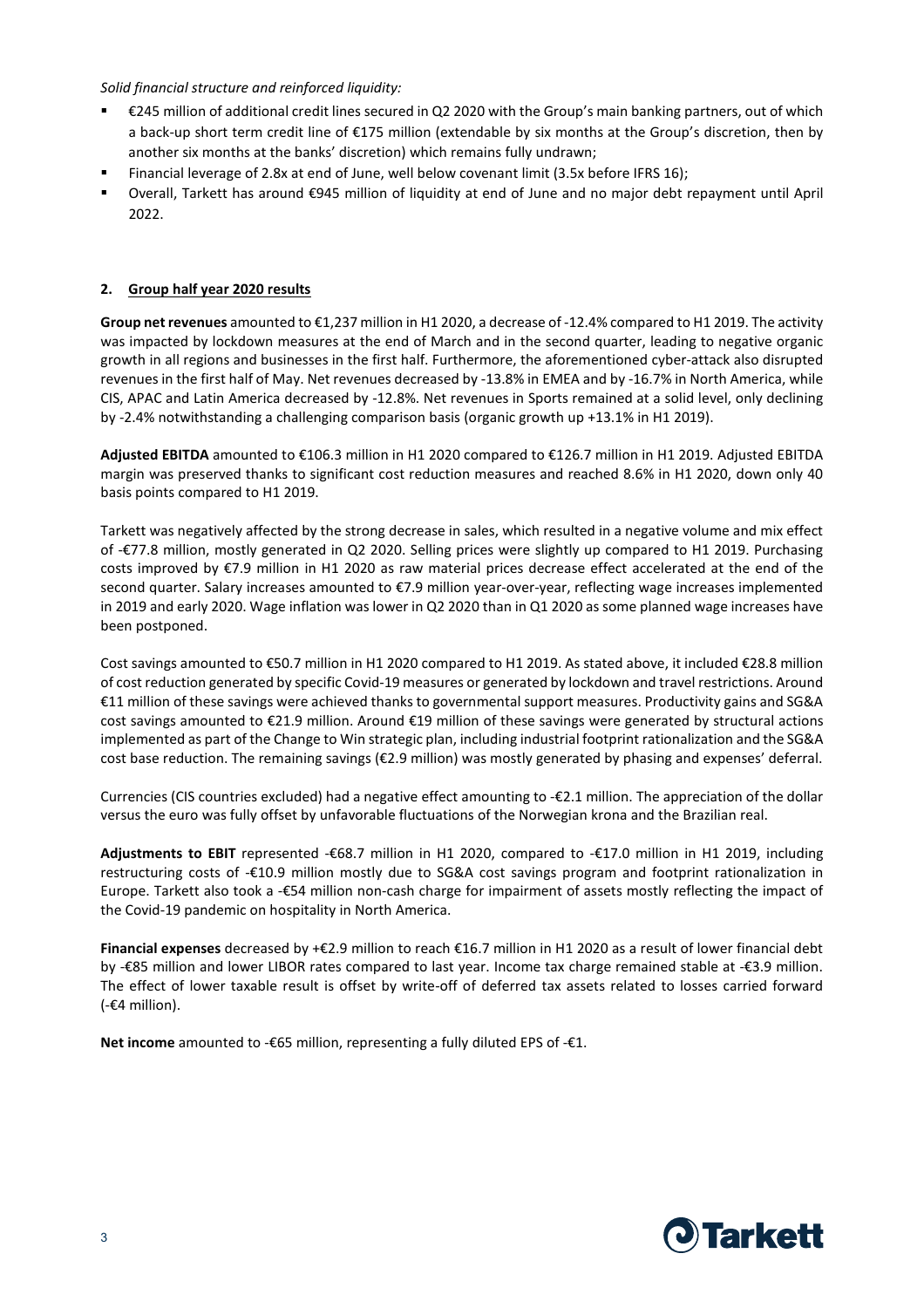#### **3. Net sales and adjusted EBITDA by segment**

| H1                   | <b>Net sales</b>         |                          |                          |                              |         | <b>Adjusted EBITDA</b>   |         |                   |
|----------------------|--------------------------|--------------------------|--------------------------|------------------------------|---------|--------------------------|---------|-------------------|
| $\epsilon$ million   | H1 2020                  | H1 2019                  | <b>Change</b>            | $o/w$ LfL                    | H1 2020 | H1 2020<br>margin        | H1 2019 | H1 2019<br>margin |
| EMEA                 | 405.6                    | 470.5                    | $-13.8%$                 | $-12.9%$                     | 46.6    | 11.5%                    | 55.9    | 11.9%             |
| North America        | 357.7                    | 429.2                    | $-16.7%$                 | $-18.6%$                     | 32.5    | 9.1%                     | 41.4    | 9.6%              |
| CIS, APAC & LATAM    | 222.9                    | 255.7                    | $-12.8%$                 | $-9.7%$                      | 32.4    | 14.5%                    | 32.5    | 12.7%             |
| Sports               | 250.7                    | 257.0                    | $-2.4%$                  | $-5.0%$                      | 18.9    | 7.6%                     | 18.1    | 7.0%              |
| <b>Central Costs</b> | $\overline{\phantom{a}}$ | $\overline{\phantom{a}}$ | $\overline{\phantom{0}}$ | $\qquad \qquad \blacksquare$ | $-24.1$ | $\overline{\phantom{a}}$ | $-21.2$ |                   |
| <b>Total Group</b>   | 1,237.0                  | 1,412.3                  | $-12.4%$                 | $-12.6%$                     | 106.3   | 8.6%                     | 126.7   | 9.0%              |

**The EMEA segment** reported net revenues of €405.6 million, down -13.8% compared to H1 2019. The organic decline resulted from the coronavirus spread and lockdown measures which significantly reduced demand, particularly in April. The decline was particularly significant in Southern Europe and in the UK, but most countries recorded improved trends in May. The Nordic region demonstrated solid resilience over the course of the semester and was particularly dynamic in June. Sales significantly improved in June thanks to delivery of pre-covid projects and most countries were recovering except the UK. Several manufacturing sites were temporary closed between March and May and operated at reduced capacity during a large part of the second quarter.

The EMEA segment recorded an adjusted EBITDA margin of 11.5%, down 40 basis point compared to H1 2019. On top of the strategic initiatives to reduce the cost base launched late 2019, a vigorous mitigation plan was deployed at the end of March upon the crisis outbreak in Europe. Purchasing costs were also lower compared to last year.

**The North American segment** reported net revenues of €357.7 million, down -16.7% compared to H1 2019, reflecting organic decline of -18.6% and a positive forex impact related to the appreciation of the dollar versus the euro over the period. After a good start of the year, the level of activity was significantly down in Q2 2020 with the deployment of shelter-in-place measures and travel restrictions. As these measures eased in June, business trends improved. This improvement was partially driven by completion of existing projects in commercial activities. The hospitality segment was particularly affected in H1 2020 due to projects postponed or stopped as travel restrictions affected the industry. Workplace has also been significantly affected. Residential, however, improved and grew at the end of the quarter in line with market trends (increased refurbishment and new home construction). Several production sites have been temporary closed for short periods in Q2 and remote working for office work is still in place in most locations.

The adjusted EBITDA margin amounted to 9.1% in H1 2020 compared to 9.6% in H1 2019. Cost reduction initiatives launched in H2 2019 started to deliver in Q1. In addition, an efficient mitigation plan was rapidly implemented late March, including drastic cut in discretionary spending and furlough schemes. The profitability was also supported by lower purchasing costs.

Net revenues in **the CIS, APAC and Latin America segment** amounted to €222.9 million, down -12.8% in H1 2020, driven by a revenue decline of -9.7% on a like-for-like basis and unfavorable exchange rate fluctuations mainly due to the depreciation of the Brazilian real. In CIS countries, volumes started improving with some growth in June compared to last year in spite of a challenging macro environment. The lag effect (net effect of currency and selling price adjustmentsin the CIS countries) was slightly negative in H1 2020 as it deteriorated in Q2 due to the weakening of the ruble. Revenues in Latin America have been impacted since implementation of shelter-in-place measures at the end of March, particularly in Brazil. In Asia-Pacific, revenues were affected in Q1 by the Covid-19 outbreak. The activity was returning to normal in Q2, but new measures of partial confinement in China, Australia and India weighed on demand at the end of the quarter.

The CIS, APAC and Latin America segment recorded an adjusted EBITDA margin of 14.5%, up 180 basis points compared to last year. Profitability increased thanks to a strong productivity level and significant SG&A cost reduction. These savings are both structural and related to specific Covid-19 measures, including wage cost reduction, which were implemented in April and May. Raw material purchasing costs inflation decreased in H1 2020, also supporting the profitability during the period.

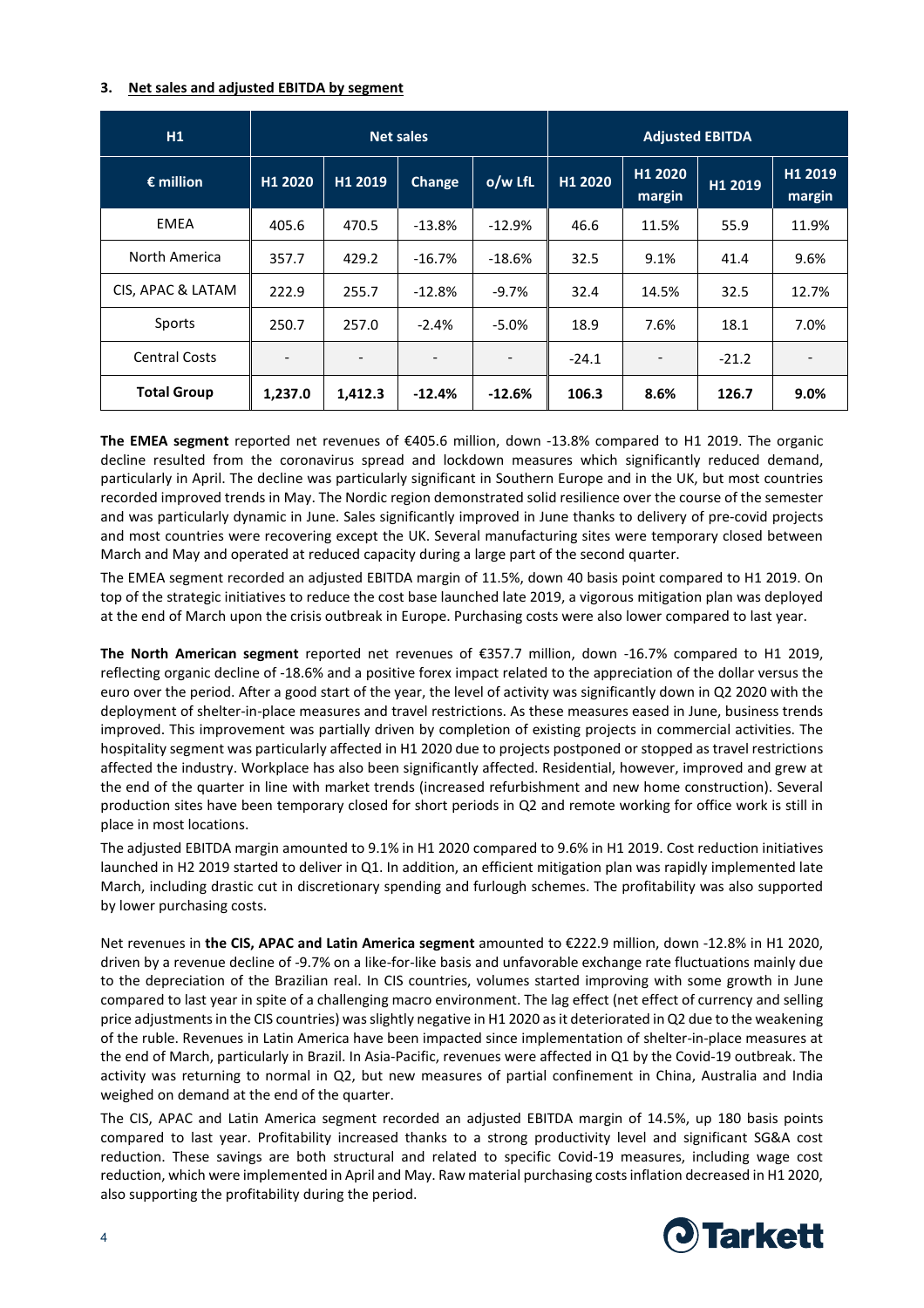Net revenues of the **Sports segment** amounted to €250.7 million in H1 2020, only down -2.4% compared to last year reflecting organic decline of -5.0% and a positive currency impact related to the dollar appreciation versus the euro. The activity in North America remained sustained in April and May as installation was possible in most US States despite the shelter-in-place measures. There was a slowdown at the end of the second quarter in turf business with several projects postponed, while track and indoor activities continued to grow compared to last year. In Europe, several projects were halted until the exit of lockdown mid-May. Europe and Australia recorded solid improvement in June, partially driven by completion of existing projects. The cancellation of most of sports events and its impact on ticketing and advertising revenues will affect the overall industry, most likely leading to delays and cancellations of projects in H2 2020.

The Sports recorded a stable adjusted EBITDA in H1 2020 and increased its profitability with margin at 7.6% up 60 basis points compared to last year. This increase reflected solid achievements in reducing SG&A costs and lower purchasing costs. Profitability was also supported by a positive mix effect thanks to an increased contribution of tracks compared to last year.

### **4. Balance sheet and cash flow statement**

In the first half of 2020, Tarkett pursued its tight management of **working capital** with specific focus on customer receivables and inventory. Around €110 million of receivables were transferred in H1 2020 to the non-recourse factoring and securitization programs, which were implemented last year. This represented a decrease of -€17 million compared to end December of 2019 and an equivalent negative impact on cash.

In H1 2020, **ongoing capex** amounted to €36 million, down €22 million compared to last year. This is aligned with the target of containing capex at €80 million on a full year basis, a significant reduction compared to previous years (€125 million in 2019).

Tarkett generated a negative **free cash-flow** of -€76 million in H1 2020 in line with its usual seasonality. This compares to a positive free cash flow of €42 million in H1 2019 that benefited from the implementation of factoring programs (positive contribution of €105 million at end of June 2019).

**Reported net debt** amounted to €728 million at the end of June 2020 including €97 million of lease contract liabilities recorded in debt as per IFRS16. The documentation of Tarkett's financing agreements provides that the effect of changes in accounting standards should be neutralized. **Accordingly, net debt and adjusted EBITDA are considered before IFRS 16**, representing **a leverage ratio of 2.8x at the end of June 2020,** which is significantly below June covenant of 3.5x.

# **5. H2 2020 Outlook**

Uncertainty prevails as the pandemic is still active and second waves of lockdown are looming in other regions. The Group is cautious regarding the pace of the economic recovery as some regions are still fighting the pandemic, like North America. GDP growth expected in 2020 has been significantly revised downwards by the IMF in June for all the key regions (-8% for the US, -10% for the Euro zone, -6.6% for Russia). Overall the economic situation remains fragile and some key end-user markets will need time to recover both in flooring and in Sports. Moreover, some customers of the Group may face financial difficulties once governmentalsupport measures are no longer available.

The step improvement recorded in June is partially relying on completion of existing projects. Tarkett is expecting sales trends to remain lower than last year in Q3 2020. Sports should see demand slowing down, as the financing of the sport industry may be challenged. While it is still difficult to assess the level of activity in Q4, the Group will benefit from a favorable comparison basis as sales were down c. -20% in North America in Q4 2019.

In this context, Tarkett is accelerating its strategic initiatives, including actions on the industrial footprint and on the SG&A cost base. Tarkett expects its structural actions to exceed €30 million of cost savings on a full year basis in 2020.

Purchasing costs decreased in H1 2020 and are expected to positively contribute by around €15 million in H2 2020. Cost savings and lower purchasing costs will mitigate the negative impact of lower activity on Tarkett's full year profitability.

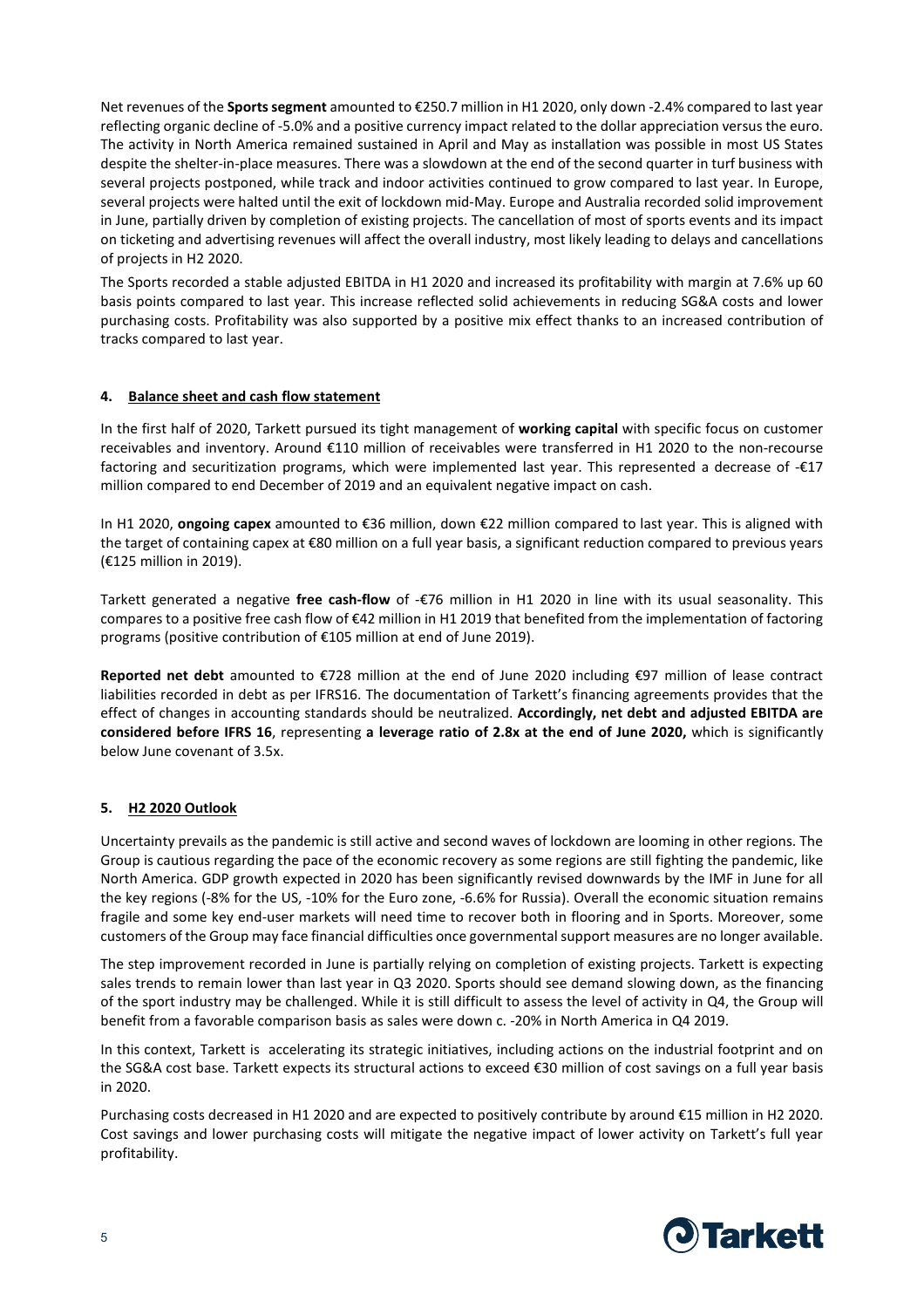Given the current level of uncertainty on activity, the Group suspended its leverage ratio target for 2020 (i.e. Net Debt to adjusted EBITDA comprised between 1.6x and 2.6x at the end of the year), as announced in the press release of the 8<sup>th</sup> of April 2020.

#### **6. Change to Win mid-term financial objectives**

Tarkett pursued its strategic initiatives during the first half in order to deliver on its mid-term financial objectives by 2022:

- Organic growth CAGR above GDP growth in key regions in 2021 and 2022;
- Adjusted EBITDA margin at least at 12% by 2022;
- Net debt to adjusted EBITDA comprised between 1.6x and 2.6x at each year end of 2021 and 2022.

These objectives are still valid in a more depressed environment. The group will accelerate the deployment of the Change to Win roadmap and strengthen its key initiatives:

- Foster sustainable growth by increasing focus on healthcare, aged care and education, end-user segments which should benefit from stimulus plans and public investment; leverage expertise and promote products; meeting demanding cleansing protocol standards; and accelerate digital channels' development;
- Continue deploying a strong customer-centric mindset and an organization driven by simplicity, agility and speed, as this allowed the Group to adapt quickly and keep serving customers during lockdowns;
- Accelerate our disciplined cost savings program by further reducing the SG&A cost base and through additional industrial footprint measures, while preserving cash and optimizing the financial structure;
- Accelerate deployment of our ambitious circular economy program to be at the forefront of a "green recovery"; Group Sustainability Officer appointed to the executive management committee with mission to further develop recycling solutions for our customers and intensify the deployment of climate change initiatives.

*This press release may contain forward-looking statements. Such forward-looking statements do not constitute forecasts regarding results or any other performance indicator, but rather trends or targets. These statements are by their nature subject to risks and uncertainties as described in the Company's annual report registered in France with the French Autorité des Marchés financiers available on its website (www.tarkett.com). These statements do not reflect the future performance of the Company, which may differ significantly. The Company does not undertake to provide updates of these statements.*

*The audited consolidated financial statements for interim results of 2020 are available on Tarkett's website https://www.tarkett.com/en/content/financial-results. The analysts' conference will be held on Thursday July 30, 2020 at 11:00 am CET and an audio webcast service (live and playback) along with the results presentation will be available on https://www.tarkett.com/en/content/financial-results*.

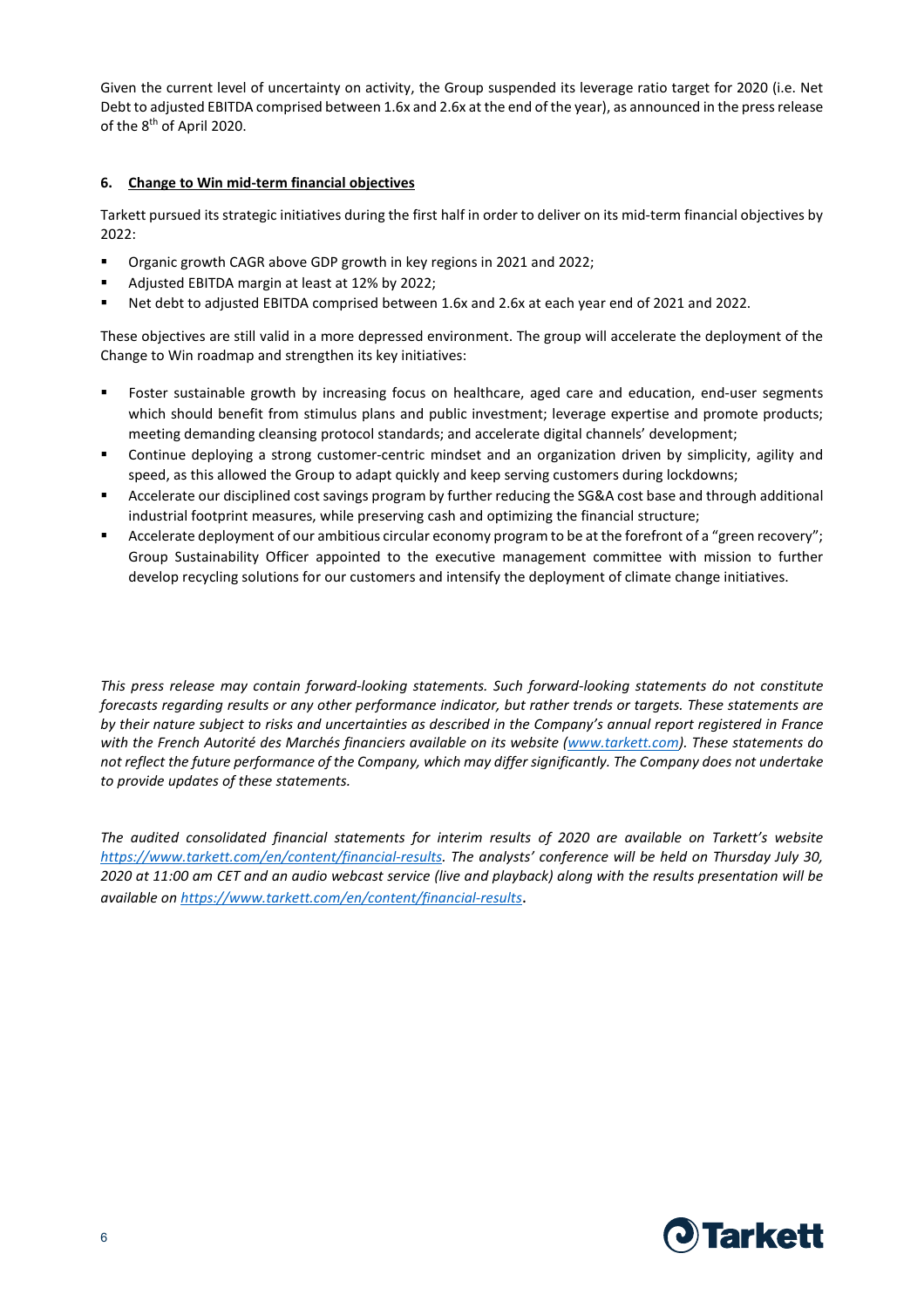#### **Financial calendar**

- October 28, 2020: Q3 2020 financial results *press release after close of trading on the Paris market and conference call the following morning*
- February 18, 2021: Q4 and Full Year 2020 financial results *press release after close of trading on the Paris market and conference call the following morning*
- April 28, 2021: Q1 2021 financial results *press release after close of trading on the Paris market and conference call the following morning*

### **Investor Relations Contact**

Tarkett – Emilie Megel – emilie.megel@tarkett.com

#### **Media contacts**

Tarkett - Véronique Bouchard Bienaymé - communication@tarkett.com Brunswick - tarkett@brunswickgroup.com - Tel.: +33 (0) 1 53 96 83 83

#### **About Tarkett**

With a history of 140 years, Tarkett is a worldwide leader in innovative flooring and sports surface solutions, with net sales of €3 billion in 2019. Offering a wide range of products including vinyl, linoleum, rubber, carpet, wood, laminate, artificial turf and athletics tracks, the Group serves customers in over 100 countries across the globe. Tarkett has 12,500 employees and 33 industrial sites, and sells 1.3 million square meters of flooring every day, for hospitals, schools, housing, hotels, offices, stores and sports fields. Committed to change the game with circular economy, the Group has implemented an eco-innovation strategy based on Cradle to Cradle® principles, with the ultimate goal of contributing to people's health and wellbeing, and preserving natural capital. Tarkett is listed on Euronext Paris (compartment B, ISIN: FR0004188670, ticker: TKTT) and is included in the following indices: SBF 120 and CAC Mid 60. www.tarkett.com.

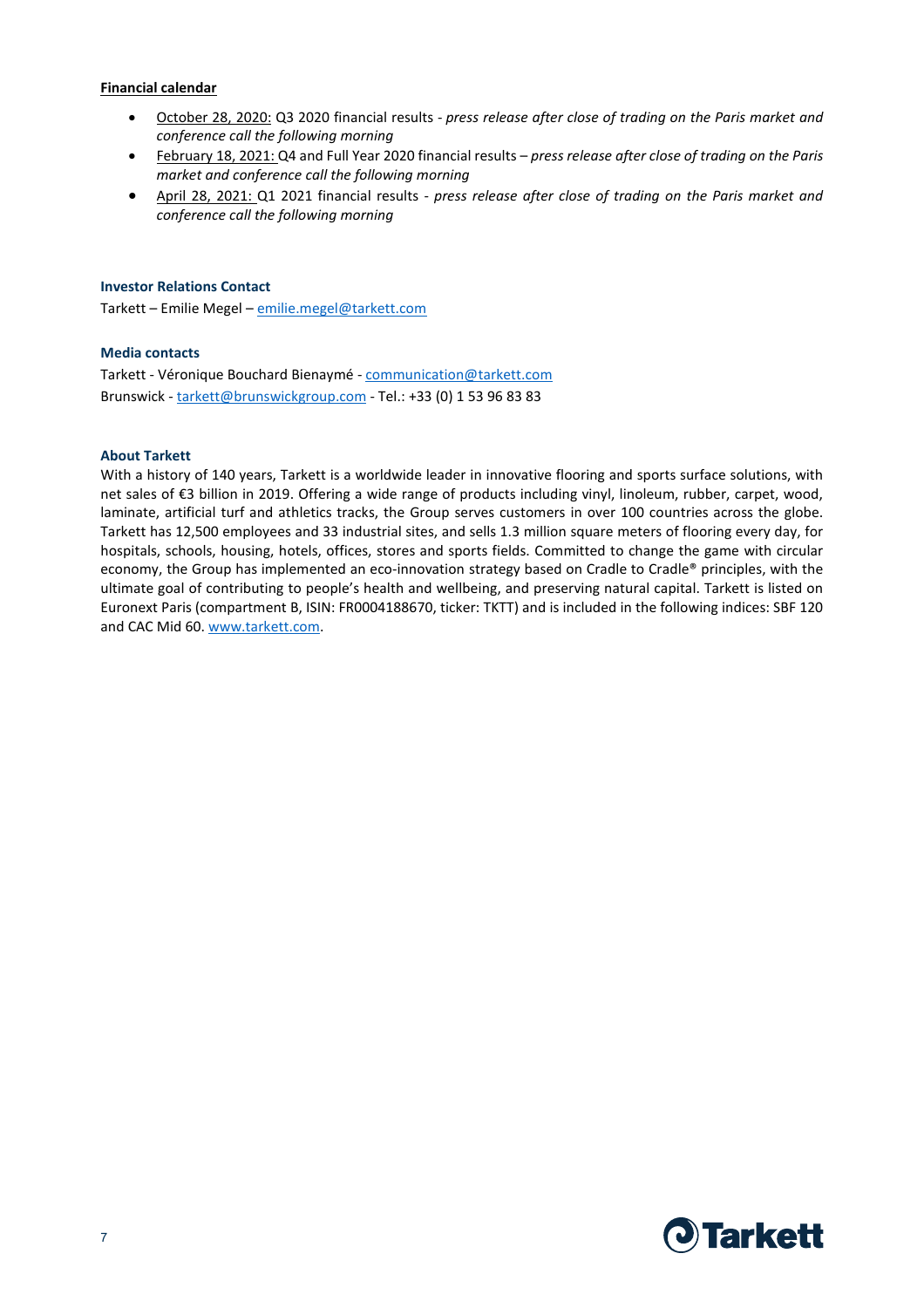# **Appendices**

# 1/ Reconciliation table for alternative performance indicators (not defined by IFRS)

- Organic growth measures the change in net sales as compared with the same period in the previous year, at constant scope of consolidation and exchange rates. The exchange rate effect is calculated by applying the previous year's exchange rates to sales for the current year and calculating the difference as compared with sales for the current year. It also includes the impact of price adjustments in CIS countries intended to offset movements in local currencies against the euro. In H1 2020, -€3.9 million negative adjustment in selling prices was excluded from organic growth and included in currency effects.
- Scope effects reflect:
	- o current-year sales for entities not included in the scope of consolidation in the same period in the previous year, up to the anniversary date of their consolidation;
	- o the reduction in sales relating to discontinued operations that are not included in the scope of consolidation for the current year but were included in sales for the same period in the previous year, up to the anniversary date of their disposal.

| $\epsilon$ million | H1 2020 | H1 2019 | % Change | o/w<br>exchange<br>rate effect | o/w scope<br>effect | o/w<br>organic<br>growth |
|--------------------|---------|---------|----------|--------------------------------|---------------------|--------------------------|
| Total Group - Q1   | 610.7   | 624.5   | $-2.2%$  | 0.7%                           |                     | $-2.9%$                  |
| Total Group - Q2   | 626.3   | 787.8   | $-20.5%$ | $-0.2%$                        |                     | $-20.3%$                 |
| Total Group - H1   | 1,237.0 | 1,412.3 | $-12.4%$ | 0.2%                           |                     | $-12.6%$                 |

 Adjusted EBITDA is the operating income before depreciation, amortization and the following adjustments: restructuring costs, gains or losses on disposals of significant assets, provisions and reversals of provisions for impairment, costs related to business combinations and legal reorganizations, expenses related to share-based payments and other one-off expenses considered non-recurring by their nature.

| $\epsilon$ million                                | H1 2020    | <b>Restructuring</b>     | Gains/losses<br>on asset sales<br>/impairment | <b>Business</b><br><b>combinations</b> | Share-<br>based<br>payments  | <b>Other</b>             | H1 2020<br><b>Adjusted</b> |
|---------------------------------------------------|------------|--------------------------|-----------------------------------------------|----------------------------------------|------------------------------|--------------------------|----------------------------|
| Net revenue                                       | 1 2 3 7 .0 | $\overline{\phantom{0}}$ |                                               | $\overline{\phantom{0}}$               |                              | $\blacksquare$           | 1 2 3 7 .0                 |
| Cost of sales                                     | (983.5)    | 4.4                      | 17.1                                          |                                        | $\qquad \qquad \blacksquare$ | $\overline{\phantom{a}}$ | (961.9)                    |
| <b>Gross profit</b>                               | 253.5      | 4.4                      | 17.1                                          | $\overline{\phantom{a}}$               | $\overline{\phantom{a}}$     | -                        | 275.0                      |
| Selling and distribution<br>expenses              | (191.3)    | 2.2                      | 37.3                                          |                                        | $\qquad \qquad \blacksquare$ | 0.3                      | (151.5)                    |
| Research and development                          | (12.5)     | 0.1                      |                                               | $\overline{\phantom{a}}$               | $\qquad \qquad \blacksquare$ | $\overline{\phantom{a}}$ | (12.4)                     |
| General and administrative<br>expenses            | (89.1)     | 4.2                      |                                               | 0.4                                    | 1.8                          | 1.2                      | (81.5)                     |
| Other operating expenses                          | (4.1)      |                          | (0.3)                                         |                                        | $\overline{\phantom{0}}$     | $\overline{\phantom{a}}$ | (4.5)                      |
| <b>Result from operating</b><br>activities (EBIT) | (43.6)     | 10.9                     | 54.1                                          | 0.4                                    | 1.8                          | 1.5                      | 25.1                       |
| Depreciation and amortization                     | 137.4      | (1.6)                    | (54.4)                                        | $\overline{\phantom{a}}$               | $\overline{\phantom{a}}$     | (0.2)                    | 81.2                       |
| <b>EBITDA</b>                                     | 93.8       | 9.3                      | (0.3)                                         | 0.4                                    | 1.8                          | 1.4                      | 106.3                      |

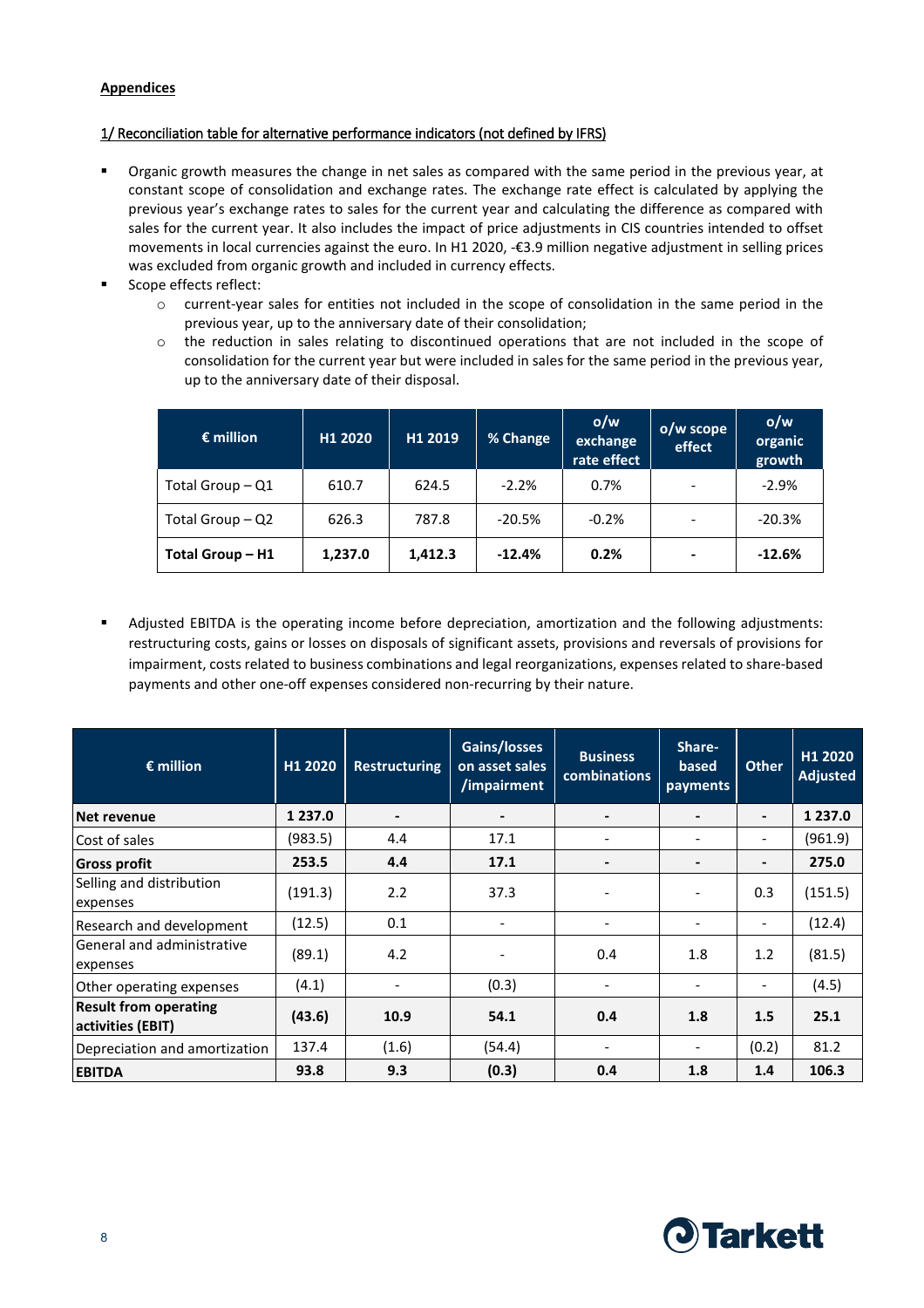Free cash-flow is defined as cash generated from operations, plus or minus the following inflows and outflows: net capital expenditure (investments in property plant and equipment and intangible assets net from proceeds), net interest received (paid), net income taxes collected (paid), and miscellaneous operating items received (paid).

| Free cash-flow reconciliation table (in $\epsilon$ million)            | H <sub>1</sub> 2020 | H <sub>1</sub> 2019 |
|------------------------------------------------------------------------|---------------------|---------------------|
| Operating cash flow before working capital changes                     | 80.0                | 101.8               |
| Change in working capital                                              | (102.2)             | 35.4                |
| o/w change in factoring programs                                       | (16.7)              | 104.6               |
| Net interest paid                                                      | (11.1)              | (21.0)              |
| Net taxes paid                                                         | (4.1)               | (11.6)              |
| Miscellaneous operational items paid                                   | (4.9)               | (4.6)               |
| Acquisitions of intangible assets and property. plant and<br>equipment | (35.6)              | (58.0)              |
| Proceeds from sale of property. plant and equipment                    | 1.9                 | (0.5)               |
| <b>Free cash-flow</b>                                                  | (75.9)              | 41.5                |

**EXECTED A Leverage as per our debt documentation is the ratio net debt to adjusted EBITDA before IFRS 16.** 

# **2/ Bridges (€ million)**

| H <sub>1</sub> 2019                 | 1.412.3     |
|-------------------------------------|-------------|
| $+/-$ EMEA                          | $-60.8$     |
| +/- North America                   | $-79.8$     |
| $+/-$ CIS. APAC & LATAM             | $-24.7$     |
| +/- Sports                          | $-12.8$     |
|                                     |             |
| H1 2019 Sales Like for Like         | 1 2 3 4 . 2 |
| +/- Perimeter                       | 0.0         |
| +/- Currencies                      | 6.7         |
| +/- Selling price lag effect in CIS | $-3.9$      |

#### **Net sales by segment Adjusted EBITDA by nature**

| H1 2019                             | 126.7   |
|-------------------------------------|---------|
| +/- Volume / Mix                    | $-77.8$ |
| +/- Sales pricing                   | 1.3     |
| +/- Raw Material & Freight          | 7.9     |
| +/- Salary increase                 | $-7.9$  |
| +/- Productivity                    | 9.8     |
| +/- SG&A                            | 12.1    |
| +/- Covid-19 measures               | 28.8    |
| +/- One-off and others              | 8.1     |
| +/- Selling price lag effect in CIS | -0.6    |
| +/- Currencies                      | $-2.1$  |
| H <sub>1</sub> 2020                 | 106.3   |